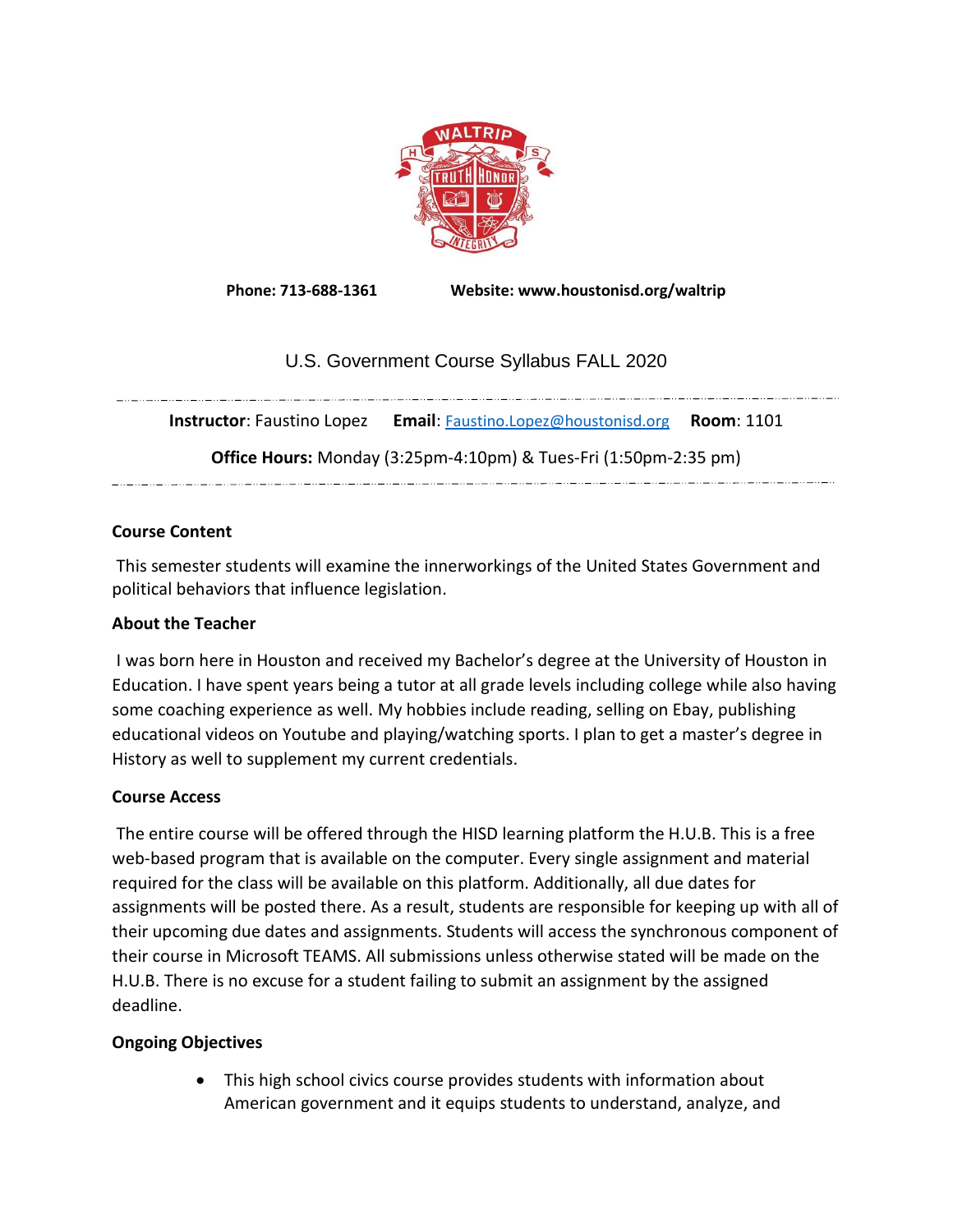apply political information. In a process like that followed by political scientists, a close analysis of quantitative and qualitative sources and reaches its conclusion when evidence is used effectively to support an argument about political principles.

• At the end of the course students should be able to articulate their argument and provide supporting evidence in any scenario.

#### **Grading Scale/Structure**

50%--Quizzes/Class Assignments 35%--Tests/Assessments, Projects 15%--H.W./Participation, Exit Tickets

### **Daily Required Materials**

Laptop Pen/Pencil Notebook

# **Virtual Classroom Expectations**

- Patience and Flexibility
- Start and end on time
- Mute microphone when you are not talking
- Dress appropriately
- Be aware of your surroundings if camera is turned on
- Respect everyone's point of view
- Use the "raise your hand" function if you have a question
- Use the chat box to ask and respond to questions
- Stay present and engaged
- Maintain a safe space

# **Student Expectations**

- will respect all students and I expect the same respect in return. This means no profanity, or explicit behavior will be tolerated.
- Students will be expected to participate in class. It is okay to have wrong answers. It is okay to ask questions for clarification. It is okay to ask for more time, however, all students are expected to participate.
- Talking will not be permitted when the teacher is in the classroom and talking. There will be plenty of time for collaborative group work in which talking will be permitted. If you are talking, I expect it to be related to the course.